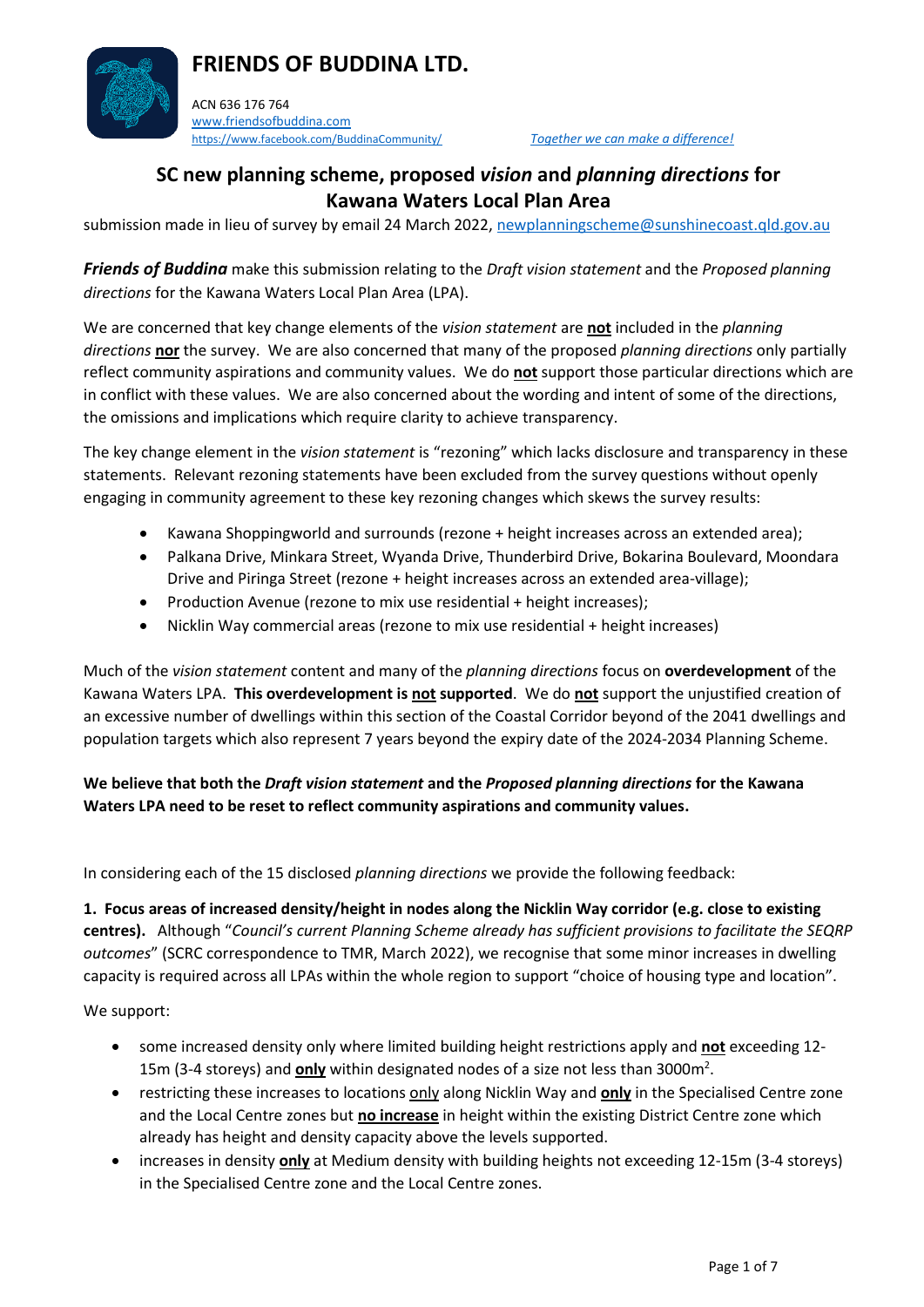ACN 636 176 764 [www.friendsofbuddina.com](http://www.friendsofbuddina.com/) <https://www.facebook.com/BuddinaCommunity/> *Together we can make a difference!* 

We do **not** support any increase in density or building heights in the District zone; we do **not** support the expansion of the District Centre zone beyond the current footprint; we do **not** support the proposed rezoning from the District Centre zone to a Major Centre zone.

The District zone, located on both the northern and southern corners of Nicklin Way and Pt Cartwright Drive intersection is an "*traffic nightmare*" due to the lack of carrying capacity on Pt Cartwright Drive. The access points into the northern shopping and hotel area plus the Kawana Shoppingworld on the southern side from Pt Cartwright Drive are already at capacity and causing traffic to "back up". Without improvements implemented to increase the width of Pt Cartwright Drive with additional turning lanes / slip roads on both sides to extend the Nicklin Way intersection east past the roundabout, then no further development should be considered, nor supported, nor included in the Planning Scheme within a 1km radius until after appropriate infrastructure is implemented and functioning to reduce congestion on Pt Cartwright Drive.

It is noted Council "passed-in" 2 opportunities to achieve the Pt Cartwright Drive road widening: (1) on the southern side when the Cinemas were approved and (2) on the northern when the new shops were approved. Both these lost opportunities require rectification. Accordingly, we **cannot** support any changes to **density, building height, expansion or rezoning** in area referred to in the *planning directions* as the Kawana Shoppingworld and surrounds without appropriate infrastructure preceding any proposed development.

#### **2. No high rise development outside major centres.**

This *planning direction* is **missing the word "existing"**. The statement is **not** supported with the omission of this critical word as the statement reflects Council's undisclosed intention to create an additional Major centre at Buddina with high rise and taller buildings than already provided in the current zoning.

As noted above, we do **not** support the intended rezoning of the Kawana Shoppingworld and the Hotel area **nor** expansion of that proposed rezoning to include "the surrounds" to facilitate a new designation as a "*Major Centre*" resulting in much taller buildings across a broader area than the current zoning (mix of 12m and 21m).

**The SEQ Regional Plan 2017 does not** identify Kawana Shoppingworld as a Major Activity Centre; it is mapped as being located within the *Regional Economic Cluster* (REC) and it provides "a range of higher order consumer functions, such as retail and commercial services" to support the Major Activity Centre located at Birtinya and labelled as The Kawana Town Centre.

We support 1 (and only one) Major Centre within the Kawana Waters LPA being the Town Centre at Birtinya; we do **not** support an extension of that Major Centre beyond its Birtinya location. No other LPA has 2 Major centres, even Caloundra only has one Major Centre.

**It is noted that the SEQ Regional Plan prevails over the local planning instrument where there is any conflict**. We support an amendment to this *planning direction* and its high rise implications - a modification to reflect a single Major centre in the Kawana Waters LPA such as "**No high rise development outside major centre located at Birtinya"** *and identified as the Kawana Town Centre" and as mapped in the SEQ Regional Plan 2017.*

### **3. Retain most parts of the existing low density housing areas in Buddina, Minyama, Parrearra, Warana, Wurtulla, and Bokarina with minimal change.**

The wording of this *planning direction* reflects intended change to most parts of the existing low density housing areas with those intended changes being "minimal". Question 1 in the survey confirms the intention for "*Minimal changes in most existing low density housing areas* in Buddina, Minyama, Parrearra, Warana, Wurtulla and Bokarina". We support **NO change, not minimal change** for most areas. We support retention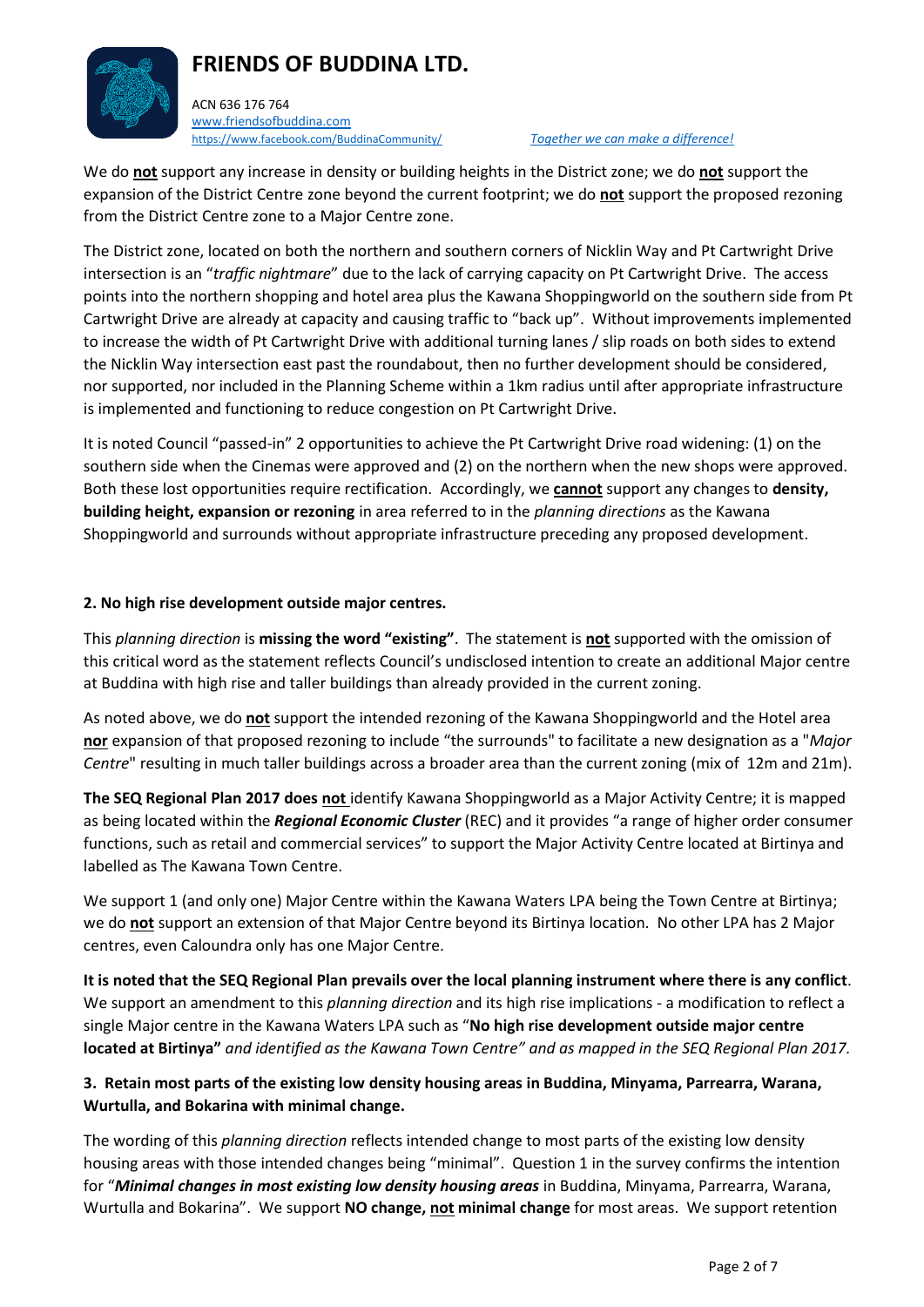

of the LDR1 zone and Low density zone for most areas. We do **not** support extensive rezoning in the Low density residential areas whether "minimal" or otherwise.

The wording of this *planning direction* also reflects intended change to some other parts of the low density housing will likely be considerable. What does this mean, and at what density and at what heights? We do **not** support this open-ended statement.

We support an amendment to this *planning direction* and its zoning implications, - a modification to reflect no change in most parts of the Kawana Waters LPA such as "**Retain most parts of the existing low density housing areas in Buddina, Minyama, Parrearra, Warana, Wurtulla, and Bokarina with no zoning change. Limited rezoning change in other low density housing areas is restricted to Low-Medium density with building heights not exceeding 3 storeys and only in designated nodes of a size not less than 1000m<sup>2</sup> ".**

We would support an acknowledgment that Low density residential zoning and LDR1 zoning are to be retained for most parts and the definition of "most parts" - is it 85% or 90% of the existing low density housing areas?

#### **4. Ensure appropriate transition between areas of higher density and low-density housing areas**

What is "appropriate transition" and what will change in the implementation of the new Planning Scheme to achieve this? High density areas should have designated height and density step-downs to lower density housing areas, yet the current Planning Scheme is inconsistent in designated height transitions (refer to the Buddina Urban Village and District centre at Buddina); Council could correct this now, e.g. there is no need to defer an existing March 2019 community request to 2024 to provide developer advantage. The current Scheme also has "tiered setbacks" for multi unit residential dwellings, yet this has not been enforced, even though "approval conditions" can achieve this outcome (refer to The Hedge and The Beachfront approvals).

We support high density areas being subject to (1) containment within designated nodes of a size not less than 3000 $m<sup>2</sup>$  and (2) these high density nodes should include building height step-downs within each node to achieve "transition" and relief from the current "boxed" over-densified appearance of high density buildings (refer to The Hedge and The Beachfront approvals).

With the addition of the new Low-Medium zone (inserted between Low and Medium), the existing Medium density (currently 12m-15m or 3-4 storeys) will potentially push Medium zoning to higher levels up to 6 storeys and in some cases, that is double the current heights. This automatic upsizing is **not** supported.

**We support** retaining the current height limits (in metres) of the current Medium density residential zones without "default" increases resulting from the creation and insertion of the new Low-Medium zone.

We support the measurement of building heights in metres (as per the current Planning Scheme) rather than altering the measurement to storeys which provide opportunistic "height creep".

### **5. No increase in height limits along the beachfront. Reduce current height limits in parts of Buddina Urban Village (Map Ref. 1)**

This *planning direction* is **missing 3 words "and density"** + **"all"**. The statement is **not** supported with the omissions of these 3 critical words as the 1<sup>st</sup> sentence reflects a limitation to only several hundred metres, as specified on the referenced map (i.e. the designated Buddina Urban Village).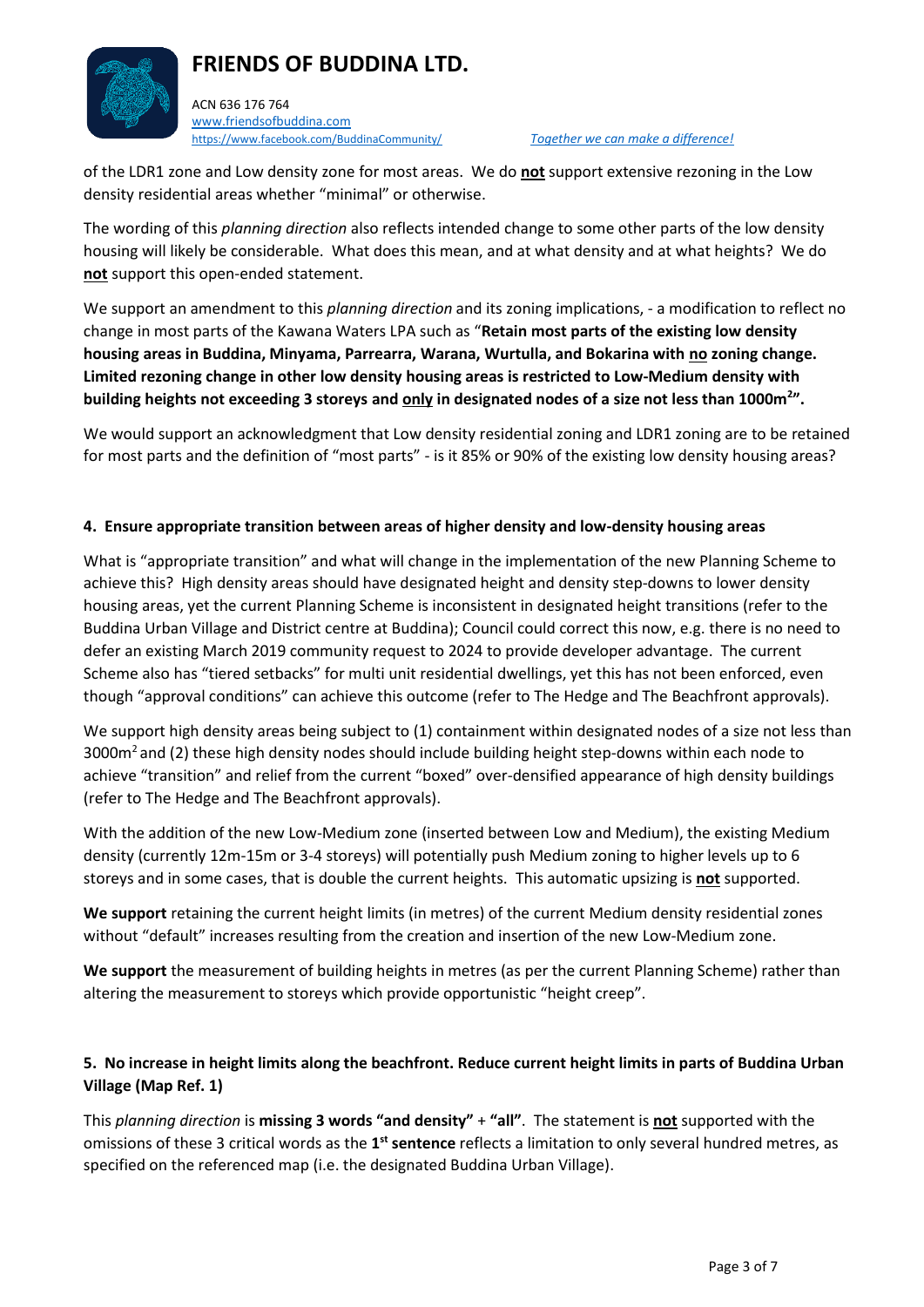

ACN 636 176 764 [www.friendsofbuddina.com](http://www.friendsofbuddina.com/) <https://www.facebook.com/BuddinaCommunity/> *Together we can make a difference!* 

We would support an amendment to this *planning direction* - a modification to reflect "**No increase in height and density limits along all the beachfront. Reduce current height and density limits in parts of Buddina Urban Village (Map Ref. 1)**

### **6. Reflect Kawana Shoppingworld and surrounding commercial areas as part of the Kawana Major Regional Activity Centre (which also includes the new town centre at Birtinya) in accordance with the South East Queensland Regional Plan 2017 (***Shaping SEQ***) (Map Ref. 2)**

The SEQ Regional Plan 2017 does *NOT* include any statements whatsoever about Kawana Shoppingworld being a *Major regional activity centre NOR* an extension of the Kawana Town Centre at Birtinya. This representation does **not** align with that plan.

The SEQ Regional Plan 2017 mapping (page 57) depicts the Kawana Town Centre (K18) at Birtinya as the *one and only Major regional activity centre* within the Kawana Waters area; it does *NOT* include Kawana Shoppingworld. The same map on page 57 depicts that major centre as supported by the surrounding industrial and commercial areas through to Kawana Shoppingworld, the Hotel precinct and Minyama - this broader area is defined as the **Regional Economic Cluster (REC)** - *NOT* a *Major regional activity centre*.

As noted in our comments on *planning direction* #2 above, Council's non-disclosed intention is to rezone Kawana Shoppingworld and surrounds from a District Centre to a Major Centre. Such a significant change should have been disclosed in both the Regional Plan and the Kawana Waters Local Plan. The outcome would result in Kawana Waters being the only LPA to have 2 Major Centres whilst others have either 1 or none. Taller buildings are likely the only driver for this "somewhat secret" rezoning and it's the lack of disclosure that raises "trust" and "transparency" concerns within the community.

**We do not support this variation** from the SEQ Regional Plan 2017; nor the lack of disclosure.

**We do not support the rezoning** of the current *District centre* (Kawana Shoppingworld and the Hotel area) **nor** expansion of that rezoned area to include the "surrounds" to facilitate a new designation as a "*Major Centre*" to achieve much taller buildings (the new high rise) across a broader area than the current zoning which is a mix of 12m and 21m building heights.

We support 1 (and only one) Major Centre within the Kawana Waters LPA being the Town Centre at Birtinya; we do **not** support an extension of that Major Centre beyond its Birtinya location. No other LPA has 2 Major centres, even Caloundra only has one Major Centre.

We would support an amendment to this *planning direction* and its increased height and density implications, - a modification to **"Reflect Kawana Shoppingworld and surrounding commercial areas as part of the Regional Economic Cluster (REC) supporting the Kawana Town Centre at Birtinya in accordance with the South East Queensland Regional Plan 2017 (***Shaping SEQ***) (Map Ref. 2).**

**7. Progressively transition developed areas such as Kawana Island, Kawana Forest and Creekside which are currently subject to the historical Kawana Waters Development Control Plan (DCP), into the planning scheme proper to standardise planning provisions for the area (Map Ref. 3).**

We have not taken a position on this *planning direction*.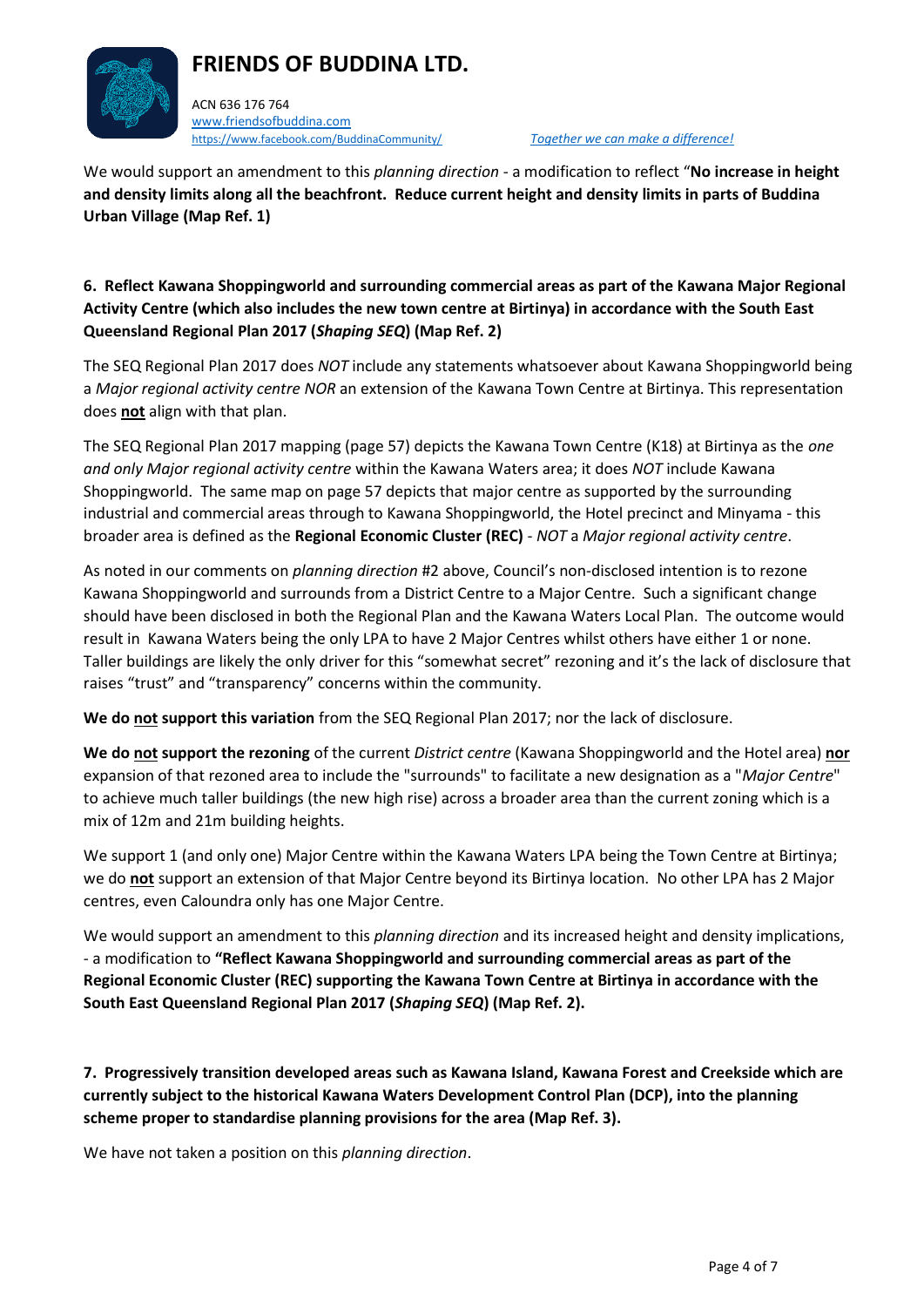

#### **8. Consider potential transition of all or part of Kawana Industrial Area to a wider mix of uses in the longer term to support the stadium precinct (Map Ref. 4)**

We do **not** support this *planning direction* as we support an alternative *planning direction*:

- (1) the Stadium should be relocated to the USC sporting precinct under a shared arrangement for use and costs with utilisation of USC's existing managed parking facilities in the evenings and on weekends.
- (2) the current Stadium location to be converted to parkland given its close proximity to the Birtinya Town Centre and the emerging increases in height and density in that Major Centre.

#### **9. Investigate options to allow for limited indoor sport and recreation uses in Kawana Industrial Area**

Although indoor sports activities would provide recreational opportunities for participants, car parking is already an emerging issue that needs to be addressed within this proposal, prior to any rezoning. Parking is already at a premium during business hours at this location. If a "wider mix of uses" refers to rezoning for "mixed use" incorporating residential development, then this Industrial Area will be subject to significant change and full consultation with existing business owners (not just property owners) is absolutely critical before considering this land use change that might otherwise shut-down businesses.

#### **10. Review provisions relating to the development of dual occupancies (duplexes)**

Hot Topic! Although a welcome proposal, the current issues, particularly at Buddina and Warana require urgent attention and CHANGE NOW, rather than delayed to 2024. A local petition (with an identified solution for Buddina) was submitted, presented and accepted at a Council meeting in 2021. Approvals of dual occupancies that result in Medium density on small blocks within the Low density residential zone are being processed and approved by Council as applications subject to "code assessment" without enforcing zone density compliance and often without appropriate approval conditions requiring compliant site coverage, setbacks and other elements that would otherwise respect residential privacy, amenity and streetscape.

#### **11. Protect local beaches, dunes, Point Cartwright and Mooloolah River**

Sounds encouraging unless it includes building more "seawalls"; we do not support the construction of seawalls along the beachfront. We support protection that includes increased setbacks and reduced site coverage along the State declared *erosion prone areas* or new enforcement measures for existing setbacks and site cover which are so often disregarded under the current Planning Scheme.

We support protection that includes important non-negotiable **zero% footprint increases** in the State declared *erosion prone areas*. We support climate change considerations and mandatory formal risk assessment requirements being included in the *Coastal Protection Overlay code* with updates to ensure all of Part E of the State Planning Policy is fully integrated (rather than partially), noting Part E does not exempt any type of building.

We support protection that includes important non-negotiable **zero% footprint increases** in the CHAS 2100 coastal erosion areas.

We support inclusion of both the CHAS 2100 coastal erosion areas and the State declared *erosion prone areas* being reflected in the *Coastal Protection Overlay code and mapping.* The strength of the existing State declared *erosion prone areas* should not be diminished by the CHAS.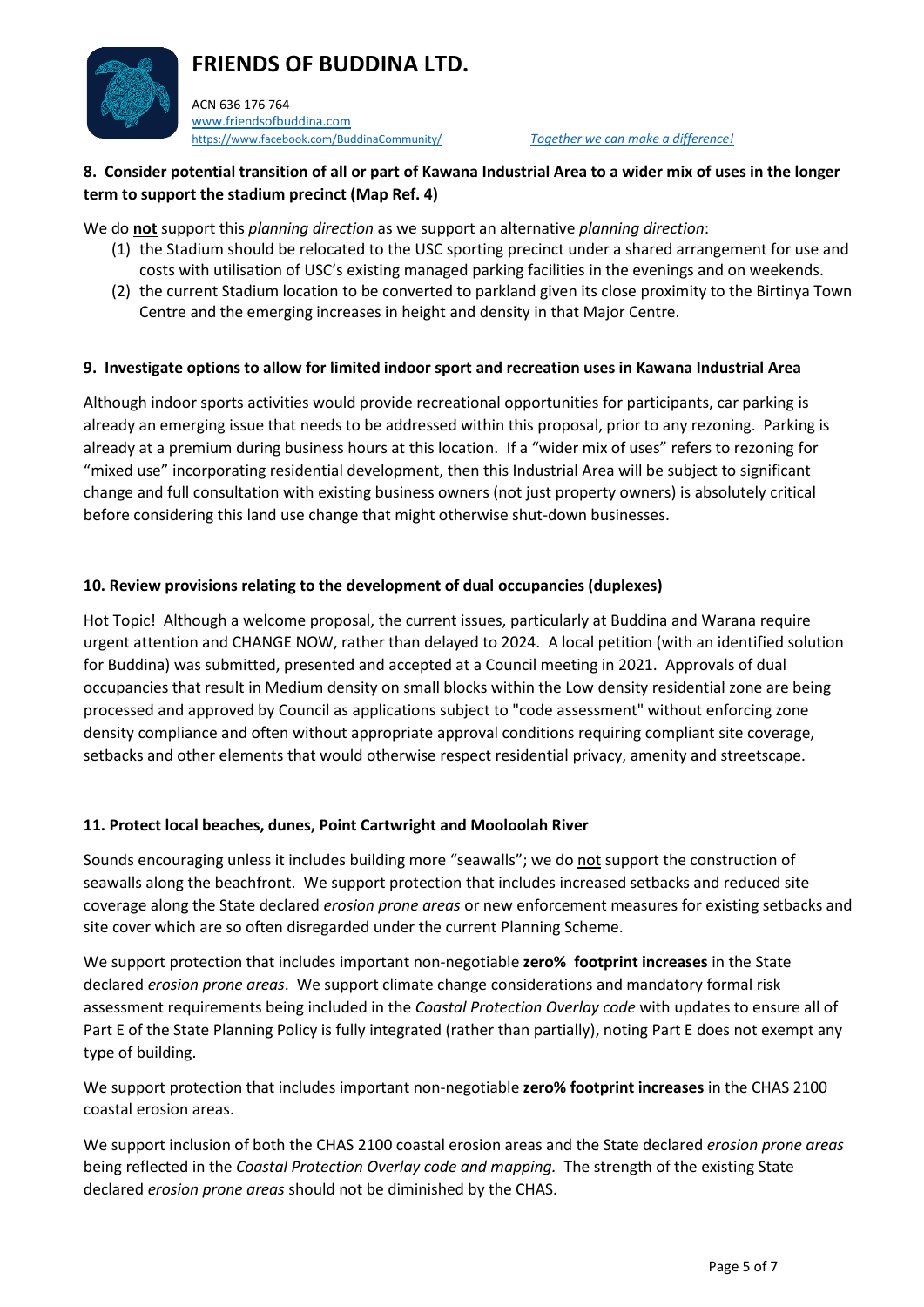ACN 636 176 764 [www.friendsofbuddina.com](http://www.friendsofbuddina.com/) <https://www.facebook.com/BuddinaCommunity/> *Together we can make a difference!* 

#### **12. Include provisions to protect sea turtle sensitive areas**

This is a welcome proposal. Protection provisions should apply to **ALL** new development (without exception) with designated approval conditions for varying distances up to 20kms supporting reductions in sky-glow.

Application of this new code should be stringent, non-negotiable and applicable to both development and operational works approvals. The outcomes within 500m of a nesting beach should be no less than the updated *Ecology approval conditions* applied to MCU18/0190.01 (minor change) and OPW21/0110. These outcomes might "step down" marginally within the next 4.5klm and again at 10km and again at 20km. Although not within the realms of the new Planning Scheme, retro-fitting of Council assets to be compliant with the new code would demonstrate genuine commitment to this initiative.

#### **13. Provide walkable, shady streets and a high amenity public realm**

These proposed outcomes to improve public space are essential. Street trees and 1m landscaping buffers are important provisions to be included in all development approval conditions. Landscaping buffers are unlikely to be achieved unless site cover at 40% is included in all development approval conditions or a strong stance is taken on site cover (akin to the that proposed for building heights in the Regional *planning directions*).

### **14. Provide for a series of interconnected linear open space networks, with a focus on connections to the beach, river and Lake Kawana**

It's also important that Council ensures that no new development can block public access to our beaches, the river and Lake Kawana. In addition, there should be NO privatisation of any sections of our beaches and NO commercial activities (such as cafés, bars equipment hire etc) undertaken within any sections of our reserves and parks.

#### **15. Investigate ways to leverage opportunities associated with the 2032 Olympics**

What a great opportunity to demonstrate a commitment to emissions reductions in this smart, sustainable region by adopting an effective, flexible a "green" bus network providing affordable public transport for residents and visitors from east to west and north to south across this decentralised region.

The 53 hectare Maroochydore CBD is the perfect space for all Olympic activities from accommodation to selected sports venues. New buildings that will "post-Olympics" provide alternative dual purposes belong in the CBD, e.g. a basketball stadium converting to a Convention Centre. Given Kawana is so close to the USC indoor basketball and other sporting and parking facilities, duplication resulting in 'white elephants' being built at Kawana should be avoided - that land should be utilised as parkland.

We support thinking **"outside the development box"** and consider shared sporting venue assets with USC – as per our comments at #8. Contribute to either upgrading or extending or constructing new facilities as shared capital and maintenance costs (a joint asset with USC) on land that Council would not need to acquire.

- USC is already a known for its sporting facilities with opportunities to provide expanded ongoing utilisation beyond the Olympics;
- USC is easily accessible by car and public transport;
- USC has paid parking (daytime) which offsets any additional costs; and under-utilised parking facilities most evenings and on weekends